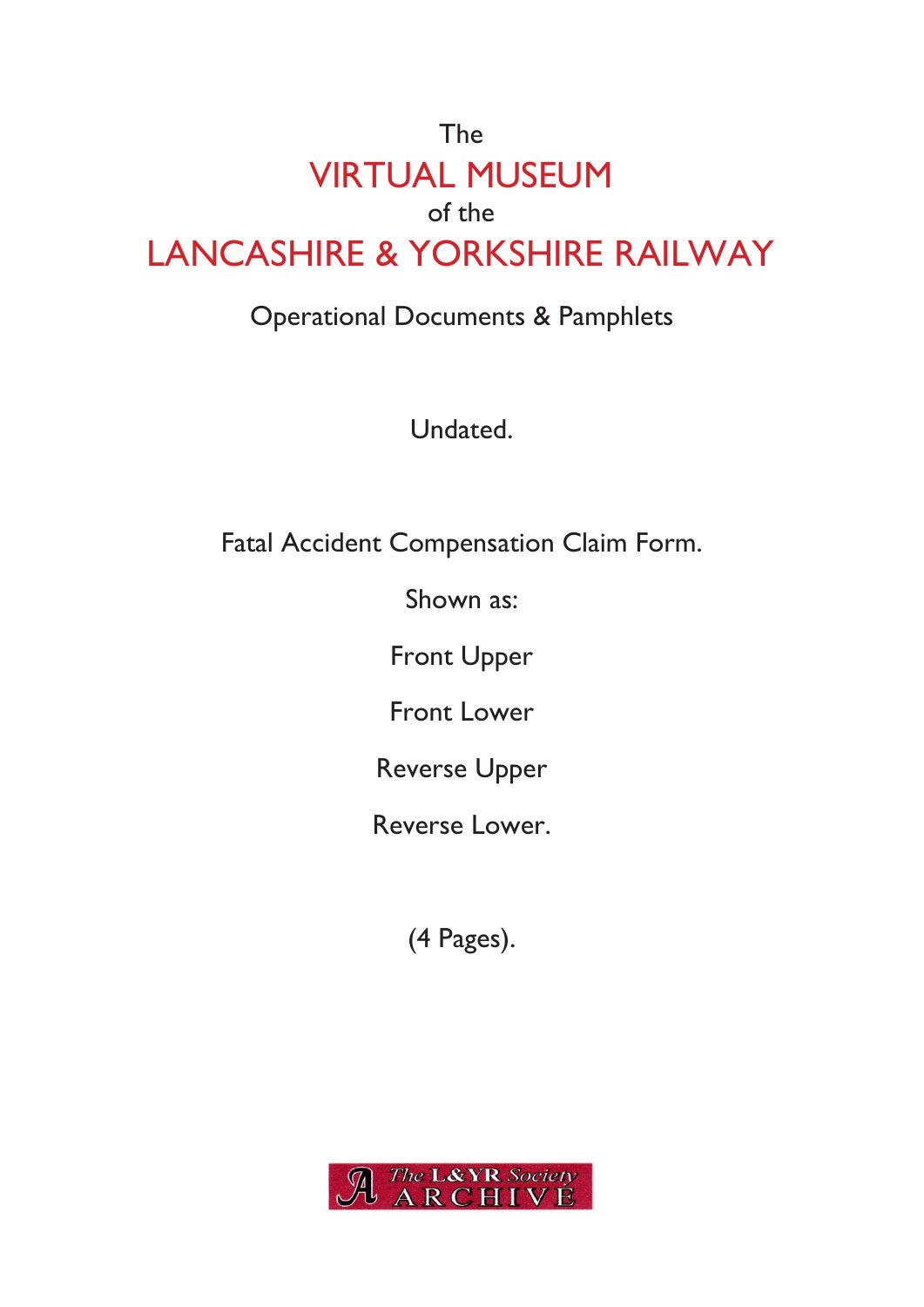#### **LANCASHIRE AND YORKSHIRE RAILWAY.**

(Gen. 231) *Register JVo*.

(To be filled in by Secretary)

# **CLAIM FOR FATAL ACCIDENT COMPENSATION**

**Under the " Workmen's Compensation Act 1906."**

| Name, late Residence and<br>Age of Deceased Ser-<br>vant                                                       |                                                             | <b>Name</b>   | Residence                                                                                      |                  | Age                            |
|----------------------------------------------------------------------------------------------------------------|-------------------------------------------------------------|---------------|------------------------------------------------------------------------------------------------|------------------|--------------------------------|
| Station or Works                                                                                               | In what capacity employed and at what<br>$\cdots$<br>$\sim$ |               |                                                                                                |                  |                                |
| Date of Accident                                                                                               |                                                             | Date of death | Date up to which<br>wages were last paid<br>$(inclusive) \dots$                                |                  |                                |
| All Particulars respect-<br>ing each person claim-<br>ing to be wholly or<br>partly dependent upon<br>deceased | Name of wholly dependent                                    | Age           | Name of partly dependent                                                                       |                  | Age Particulars<br>of Earnings |
| Signature of Claimant<br>Address of Claimant                                                                   |                                                             |               | Date_                                                                                          |                  | 19                             |
|                                                                                                                | Relationship of Claimant to Deceased                        |               |                                                                                                |                  |                                |
| State where the<br>Accident occurred,<br>with full parti-<br>culars                                            |                                                             |               | (To be filled in by the Officer in Charge of the Department in which the Servant was employed) |                  |                                |
| State if deceased person at the time of<br>his accident was working on Joint<br>Account.                       |                                                             |               |                                                                                                | <b>REAL PROP</b> |                                |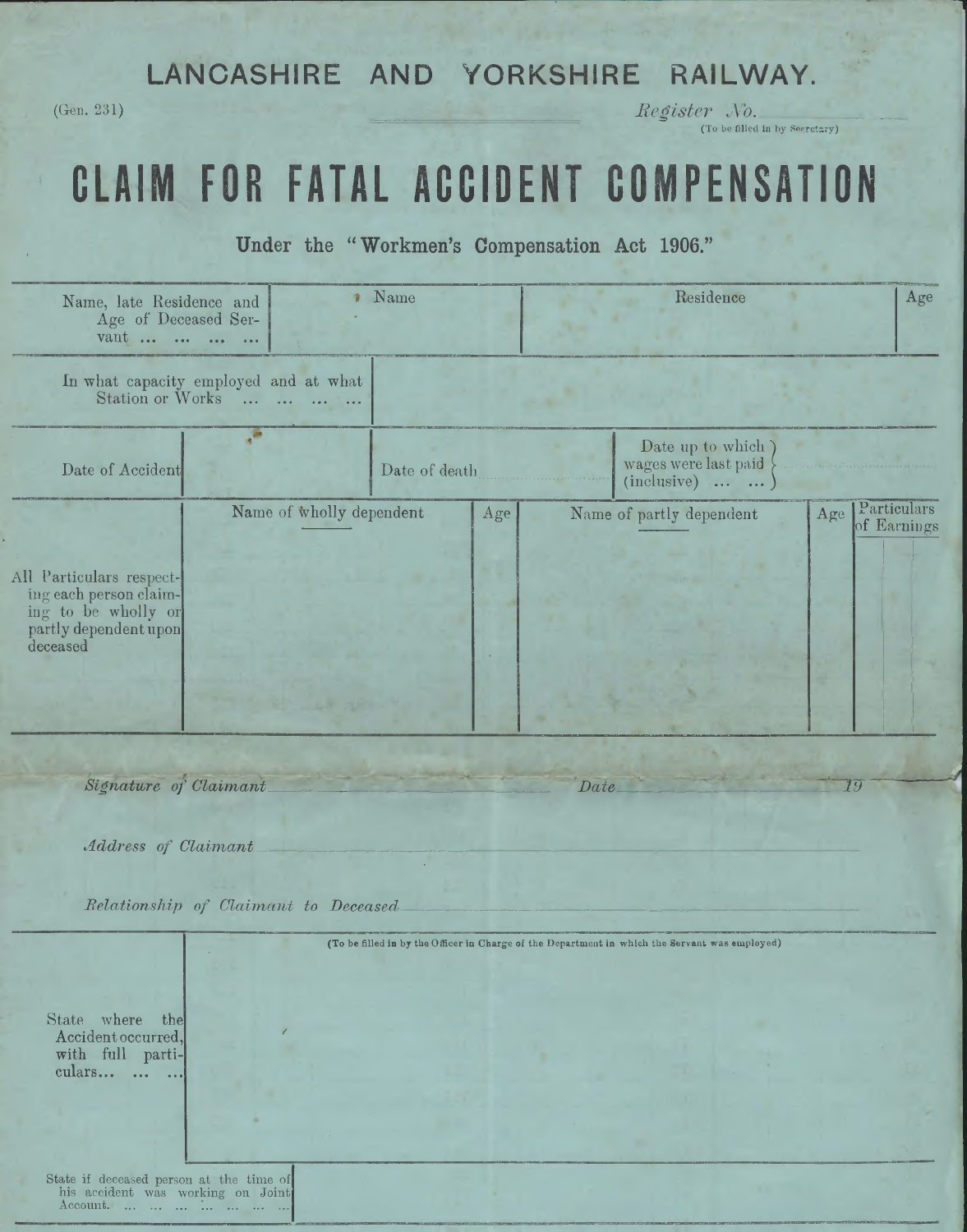$Signature$  *of Claimant Date* 

*Address of Claimant*

*Relationship of Claimant to Deceased*

|                                                                                          | (To be filled in by the Officer in Charge of the Department in which the Servant was employed) |            |  |
|------------------------------------------------------------------------------------------|------------------------------------------------------------------------------------------------|------------|--|
|                                                                                          |                                                                                                |            |  |
|                                                                                          |                                                                                                |            |  |
| State where the                                                                          |                                                                                                |            |  |
| Accident occurred,<br>with full parti-                                                   |                                                                                                |            |  |
| culars                                                                                   |                                                                                                |            |  |
|                                                                                          |                                                                                                |            |  |
|                                                                                          |                                                                                                |            |  |
|                                                                                          |                                                                                                |            |  |
| State if deceased person at the time of<br>his accident was working on Joint<br>Account. | OFFICIAL CERTIFICATE.                                                                          |            |  |
| Station                                                                                  | Department                                                                                     | 79<br>Date |  |
|                                                                                          | I certify that to the best of my knowledge and belief the information                          |            |  |
| stated above is correct.                                                                 |                                                                                                |            |  |
|                                                                                          |                                                                                                | Signed     |  |
|                                                                                          |                                                                                                |            |  |

Date

*i*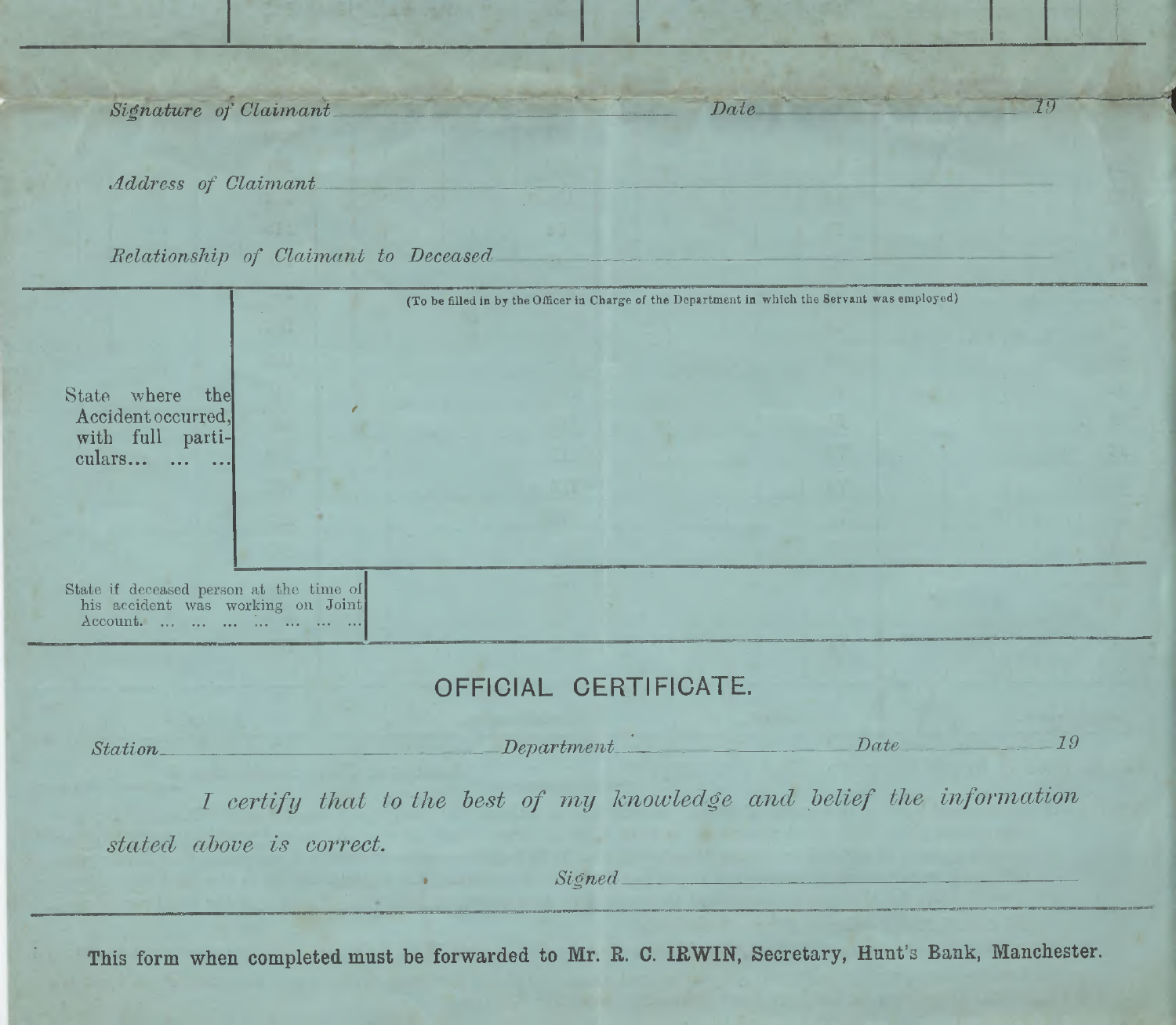### **Statement of Weekly Amounts earned by**

**(This Form to be filled up by the person responsible for the preparation of the Pay Sheet.)**

| Week<br>No.                        | Week<br>ending | Weekly<br>Earnings<br>£ s. d.<br>E | Week<br>No. | Week<br>ending  | Weekly<br>Earnings<br>£ s. d. | Week<br>No. | $Week$<br>ending | Weekly<br>Earnings<br>s. d.<br>$\pounds$ |   | Week<br>No. | $Week$<br>ending | Weekly<br>Earnings<br>£ s. d.<br>£ |
|------------------------------------|----------------|------------------------------------|-------------|-----------------|-------------------------------|-------------|------------------|------------------------------------------|---|-------------|------------------|------------------------------------|
|                                    |                |                                    |             | Brought forward |                               |             | Brought forward  |                                          |   |             | Brought forward  |                                    |
| $\mathbf 1$                        |                |                                    | $40\,$      |                 |                               | 79          |                  |                                          |   | 118         |                  |                                    |
| $\rm{2}$                           |                |                                    | 41          |                 |                               | 80          |                  |                                          |   | 119         |                  |                                    |
| $\overline{3}$                     |                |                                    | 42          |                 |                               | 81          |                  |                                          |   | 120         |                  |                                    |
| $\overline{\mathbf{4}}$            |                |                                    | 43          | ٠               |                               | 82          |                  |                                          |   | 121         |                  |                                    |
| $\overline{5}$                     |                |                                    | 44          |                 |                               | 83          |                  |                                          |   | 122         |                  |                                    |
| $\overline{6}$                     |                |                                    | 45          |                 |                               | 84          |                  |                                          |   | 123         |                  |                                    |
| $\overline{7}$                     |                |                                    | 46          |                 |                               | 85          |                  |                                          |   | 124         |                  |                                    |
| 8                                  |                |                                    | 47          |                 |                               | 86          |                  |                                          |   | 125         |                  |                                    |
| $\overline{9}$                     |                |                                    | 48          |                 |                               | 87          |                  |                                          | ۵ | 126         |                  |                                    |
| 10                                 |                |                                    | 49          |                 |                               | 88          |                  |                                          |   | 127         |                  |                                    |
| 11                                 |                |                                    | 50          |                 |                               | 89          |                  |                                          |   | 128         |                  |                                    |
| $12\,$                             |                |                                    | 51          |                 |                               | 90          |                  | ٠                                        |   | 129         |                  |                                    |
| 13                                 |                |                                    | 52          |                 |                               | 91          |                  |                                          |   | 130         |                  |                                    |
| 14                                 |                |                                    | 53          |                 |                               | 92          |                  |                                          |   | 131         |                  |                                    |
| $15\,$                             |                |                                    | 54          |                 |                               | 93          |                  |                                          |   | 132         |                  |                                    |
| ${\bf 16}$                         |                |                                    | 55          |                 |                               | 94          |                  |                                          |   | 133         |                  |                                    |
| 17                                 |                |                                    | 56          |                 |                               | 95          |                  |                                          |   | 134         |                  |                                    |
| 18                                 |                |                                    | 57          |                 |                               | 96          |                  |                                          |   | 135         |                  |                                    |
| 19                                 |                |                                    | 58          |                 |                               | 97          |                  |                                          |   | 136         |                  |                                    |
| $20\,$                             |                |                                    | 59          |                 |                               | 98          |                  |                                          |   | 137         |                  |                                    |
| 21                                 |                |                                    | 60          |                 |                               | 99          |                  |                                          |   | 138         |                  |                                    |
| $\mathbf{\hat{z}}\mathbf{\hat{z}}$ |                |                                    | 61          |                 |                               | 100         |                  |                                          |   | 139         |                  |                                    |
| 23                                 |                |                                    | 62          |                 |                               | 101         |                  |                                          |   | 140         |                  |                                    |
| 24                                 |                |                                    | 63          |                 |                               | 102         |                  |                                          |   | 141         |                  |                                    |
| $25\,$                             |                |                                    | 64          |                 |                               | 103         |                  |                                          |   | 142         |                  |                                    |
| ${\bf 26}$                         |                |                                    | 65          |                 |                               | 104         |                  |                                          |   | 143         |                  |                                    |
| ${\bf 27}$                         |                |                                    | 66          |                 |                               | 105         |                  |                                          |   | 144         |                  |                                    |
|                                    |                |                                    | <b>ATT</b>  |                 |                               | 10c         |                  |                                          |   | 145         |                  |                                    |